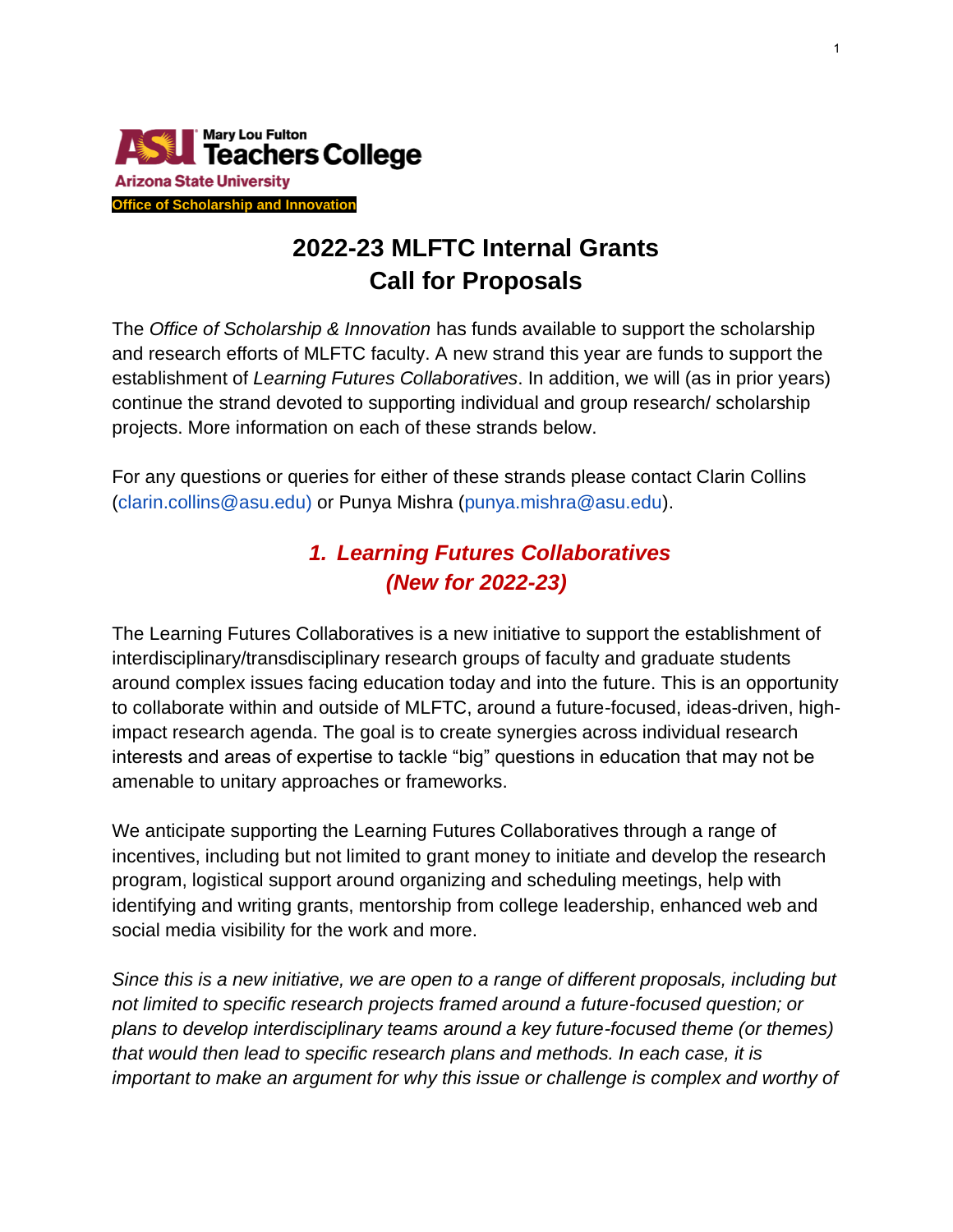*investigation and how the team can address it in ways that go beyond the individual research interests of the participants.* 

*Award Details:* Awards can range anywhere from \$1,000, to as high as \$15,000. Proposals have to be submitted as a team and should focus on broader research or scholarly questions and issues that go beyond the individual expertise of the participants. *Note: Please tailor your budget according to your needs, not the limits of what is available.* 

# *Evaluation Criteria for Learning Futures Collaboratives*

Proposals will be evaluated by peers and college leadership for evidence of *interdisciplinary ideas and approaches which necessitate a team of researchers (e.g., articulate how your team is better equipped to address this challenge than as individuals), promise of impact* which could include things such as white papers, publications, conference proposals, grant proposals, etc. *and detailed plans for continued collaborative work beyond the initial support*.

**Expected Outcomes**: Apart from completing the work that is proposed, recipients will be required to do the following:

- 1. *White paper*: Recipients will submit a white paper on their issue, that will be published on the Learning Futures website.
- 2. *Final presentation/report*: Recipients will share their projects in an open research forum and submit a 2 page report on their work, detailing deliverables (see #4 of application requirements).
- 3. *Acknowledgement of support*: All products coming from the project are to acknowledge the support of MLFTC.

# **LFC Application Requirements:**

The application must be submitted in *a single PDF file* emailed to Clarin Collins (clarin.collins@asu.edu) no later than Monday, April 18, 2022, 12 p.m. noon MST. The application must include the following:

- 1. *Cover page:* with proposal title, grant type (Learning Futures Collaboratives), names of research group members, link(s) to Google Scholar Accounts, links to ASU iSearch profiles (which should have uploaded current CVs). *Note: you do not need to include your CV with the application.*
- 2. *Descriptive Statement:* 2 3 sentence statement for website, college publicity, etc. which includes your compelling question.
- 4. *Narrative:* Not to exceed 2,000 words, excluding references, timeline, budget, and budget justification. Lead with the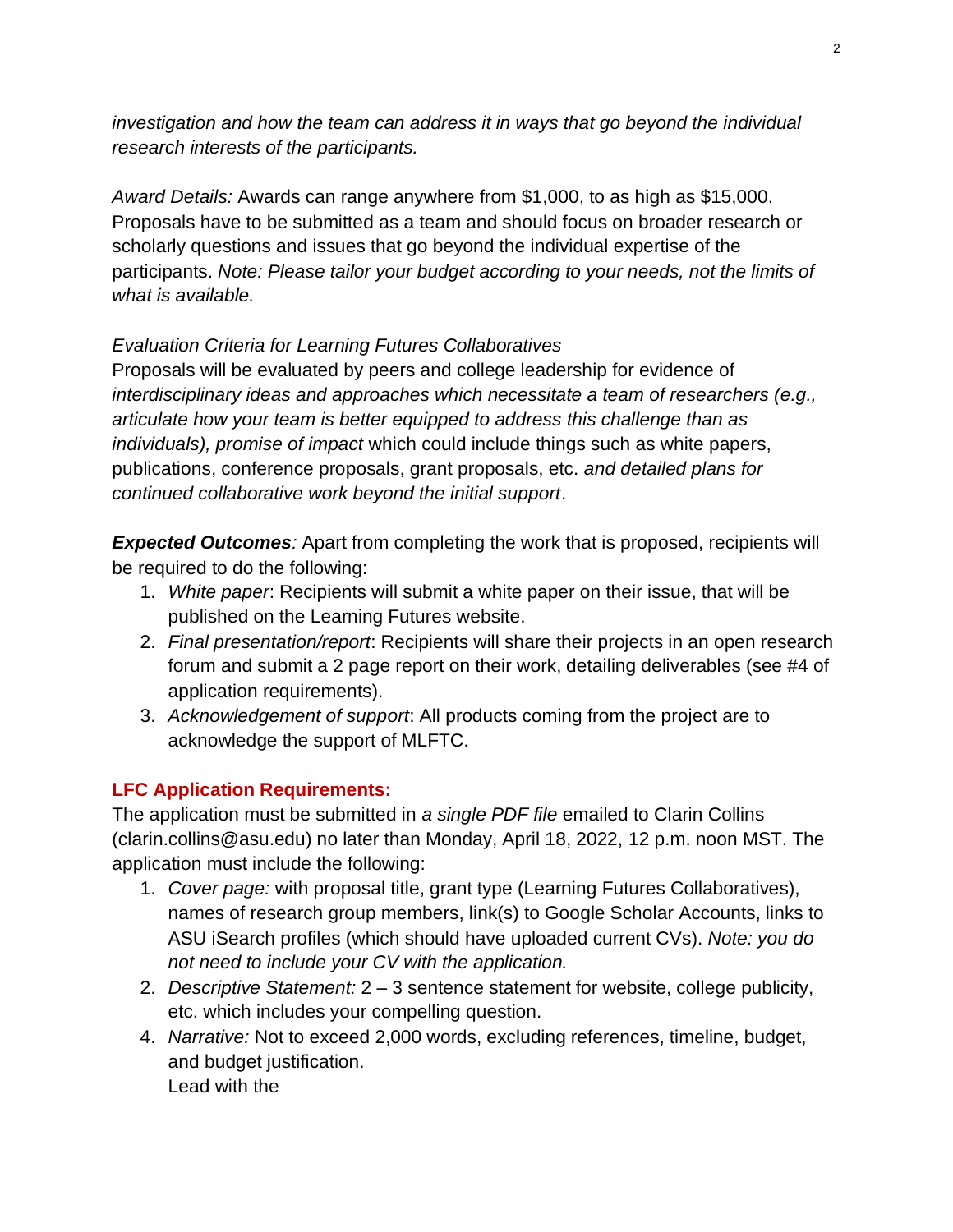3.1) **future-focused question** you are asking, followed by

3.2) a **compelling argument for why this issue or challenge is complex**, and 3.3) the **description of the team and why the specific combination of participants/expertise** is best suited to address the challenge in education;

include

3.4a) the **feasibility of the research plan(s) and methods**,

OR, alternatively, (in lieu of the feasibility of the research plan and methods), this proposal may include

> 3.4b) the **plan to form a collaborative group of specific participants/expertise** best suited to address the challenge in education, which once formed, would develop a research plan and methods (i.e., the plan for meetings, outcomes and goals, etc. must be articulated).

- 5. Description of deliverables to be expected at the end of funding period and potential impact on the field (e.g., white paper, conference and research proposals, activities, reading groups, plans for continued work or sustainability of the group)
- 6. Proposed timeline one page
- 7. Budget and budget justification: We anticipate awards to range anywhere from \$1,000 to as high as \$15,000. Funds can be used for: data collection, data transcription, data analysis, subject pay, materials, and funds for convenings and graduate student research support. In keeping with prior guidelines we do not anticipate supporting conference travel, computer equipment, membership dues or publishing expenses.
- 8. References

# *2. Research/Scholarship Grants*

\*\*\*\*\*\*\*\*\*\*\*\*\*\*

This strand supports individual or group research projects intended to have a clear, visible impact (external grant funding, publications, etc.). Grants will be evaluated by a team of peers on the following criteria: intellectual merit, feasibility, and promise of impact, including relevant external funding opportunities as a result of this research. It is required that you contact *MLFTC's Research Opportunity Development and Advancement* office to identify possible grant opportunities and describe them in the proposal. Additional evaluation weight will be placed on proposals that: come from early career faculty; that address topics related to equity; are interdisciplinary and/or collaborative in nature; and those that speak to broader impact beyond the grant period. *These grants are available to all full-time clinical or tenure-track MLFTC faculty; faculty who received a research grant in 2021-22 can apply as co-PI without summer funding*.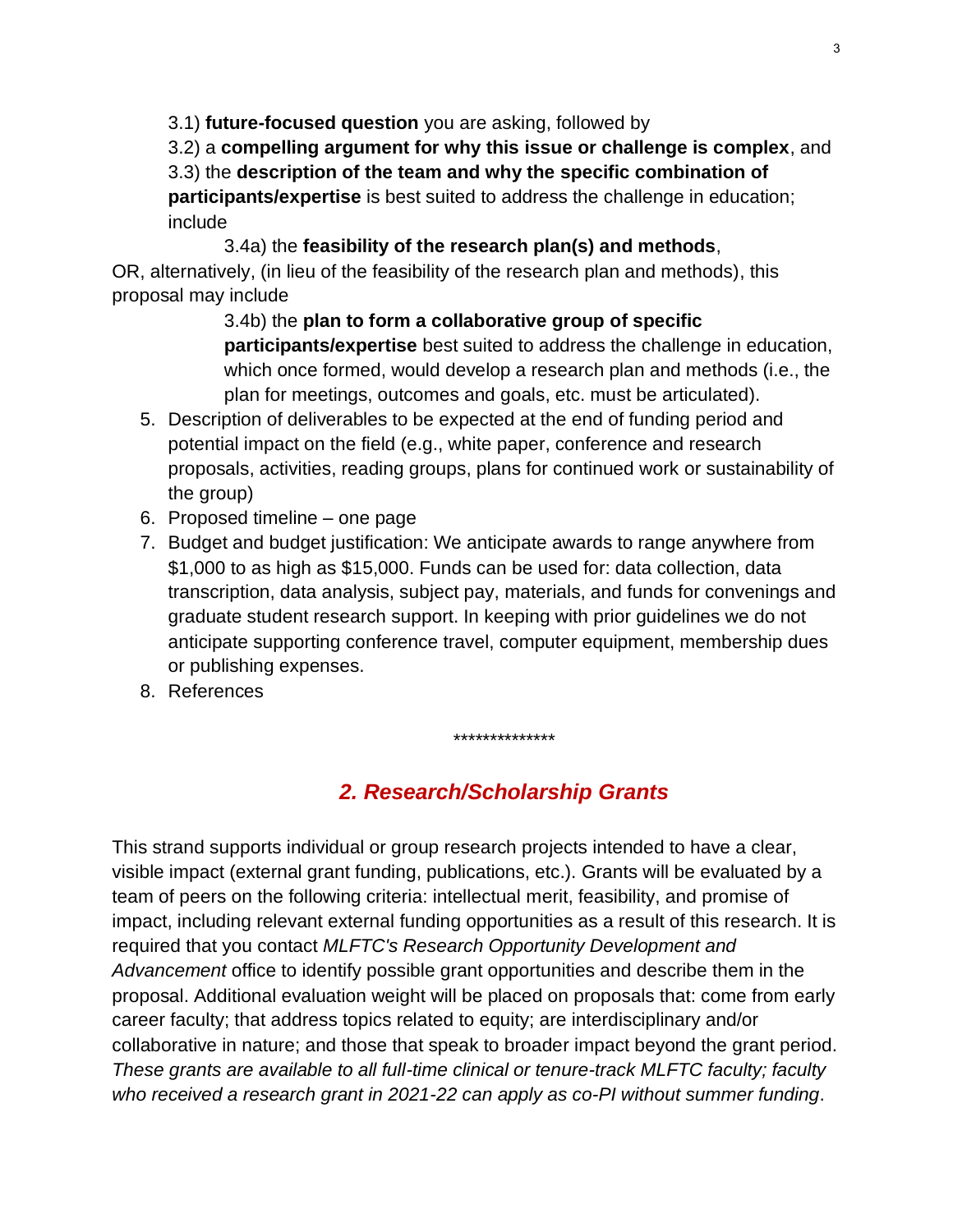These funds can be used for any research or scholarship project that is designed to have a *clear, visible impact* that expands beyond the funding period. Impact can be seen as leading to external funding, publications or influencing a community of practice. This must be described in the proposal.

These funds may be used for: travel to collect pilot data, data collection, data transcription, data analysis, subject pay, student research support, or generating background information. Funds cannot be used for conference travel, membership dues or publishing expenses. See greater detail in the Budget FAQ document.

*Award Details:* Awards can range anywhere from \$1,000, to as high as \$15,000. Proposals can be submitted individually, or as a team. *Note: Please tailor your budget according to your needs, not the limits of what is available.* 

Awardees will receive notification prior to the end of Spring 2022 semester. Funding period aligns with the fiscal year calendar (July 1, 2022 - June 30, 2023). All funds must be expended and closed out prior to the end of June 2023.

## *Evaluation Criteria for Research Grants*

All proposals will be reviewed by a peer group from within the college. Members of the *Office of Scholarship & Innovation* will help guide the process but will not have input on individual reviews.

All proposals will be evaluated on *intellectual merit, feasibility, and promise of impact*. Faculty should explicitly describe how their proposal is aimed at each of these areas. In addition, the following priority areas will be weighted heavier in the evaluation of proposals which:

- PI is early-career faculty
- Address equity related topics
- Collaborate both within MLFTC and across other colleges at ASU for interdisciplinary or cross-discipline teams
- Describe broader impact beyond the internal grant funding period

**Required products**: Apart from completing the work that is proposed, recipients will be required to do the following:

- 1. *Final presentation*: Recipients will share their projects and findings in an open research forum in Spring 2023 (format, date, and details to be determined).
- 2. *Final report*: Recipients will submit a brief report (maximum: 2 pages singlespaced) within 4 months of the conclusion of funding. This report should provide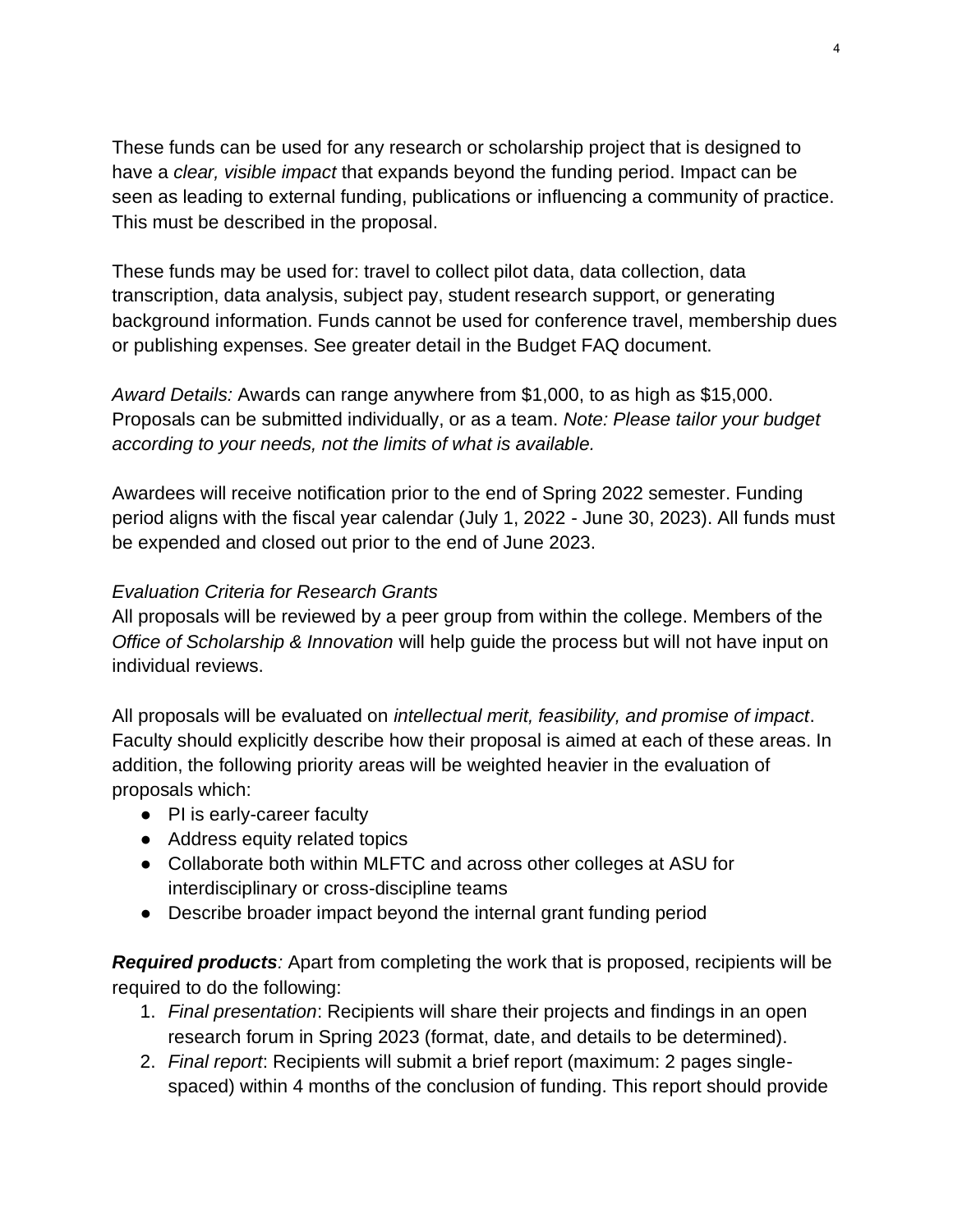a summary of the project, documentation of impact, and a timeline for future data analysis, dissemination and grant proposals to be submitted (e.g., revisit and address conversation with RODA which was part of the proposal application process).

3. *Acknowledgement of support*: All products coming from the project are to acknowledge the support of MLFTC.

# **Research/Scholarship Grant Application Requirements:**

The application must be submitted in *a single PDF file* emailed to Clarin Collins (clarin.collins@asu.edu) no later than Monday, April 18, 2022, 12 p.m. noon MST. The application must include the following:

- 1. *Cover page*  with Proposal title, grant type (Research or Learning Community), names of PI and co-PIs (if applicable), with PI/co-PI ORCID numbers, and link(s) to PI/co-PI Google Scholar Accounts, and links to PI/co-PI ASU iSearch profiles (which should have uploaded current CVs). *Note: you do not need to include your CV with the application.*
- 2. *Descriptive Statement*  2 3 sentence statement for website, college publicity, etc.
- 3. *Narrative*  A compelling argument for why this topic is important, its intellectual merit, feasibility of plan and method, and promise of impact. Not to exceed 2,000 words, excluding references, timeline, budget, and budget justification.
- 4. "Formal funding search" document or document of communication from Research Opportunity Development and Advancement (RODA)
- 5. Proposed timeline one page
- 6. Budget and budget justification use template attached in appendix
- 7. References

Contact Clarin Collins (clarin.collins@asu.edu) or Punya Mishra [\(punya.mishra@asu.edu\)](mailto:punya.mishra@asu.edu) with any questions.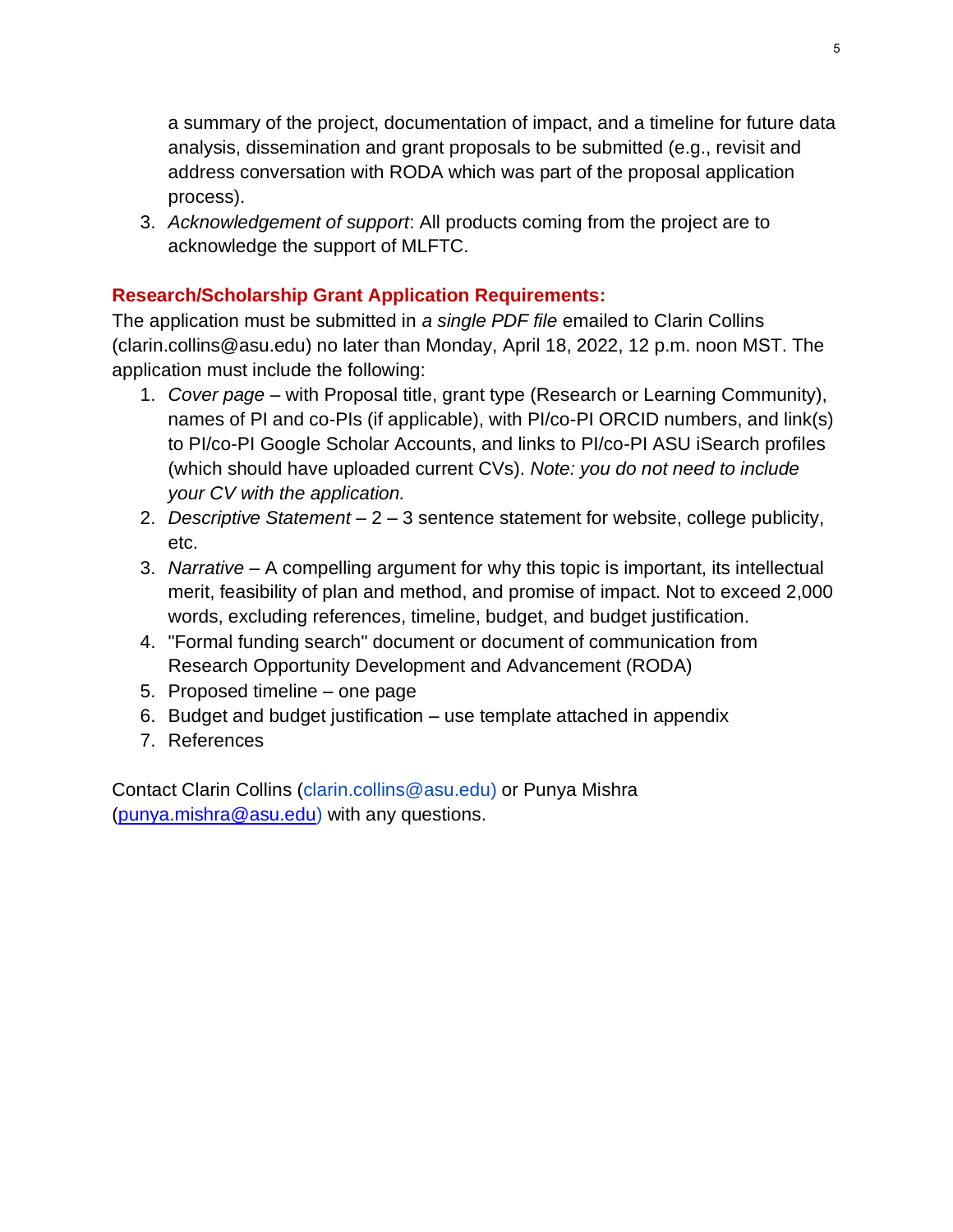**BUDGET WORKSHEET FOR MLFTC INTERNAL SCHOLARSHIP GRANT 2021-22**

| Faculty (Summer max \$2,000 each) | Amount |
|-----------------------------------|--------|
| $\overline{P}$                    |        |
| Co-PI:                            |        |
| Co-PI:                            |        |
| <b>Total Faculty Salary</b>       |        |
| <b>Total Faculty ERE</b>          |        |

| GSA (paid set amount each pay period) | # of weeks      | Am Junt per wk        | Totar       |                |                  |       |
|---------------------------------------|-----------------|-----------------------|-------------|----------------|------------------|-------|
| <b>John Doe</b>                       | 12 <sup>°</sup> |                       | <u>ገፈ ባ</u> | <b>Example</b> |                  | en 20 |
|                                       |                 |                       |             |                |                  |       |
|                                       |                 |                       |             |                |                  |       |
|                                       |                 |                       |             |                |                  |       |
| GSA Wages                             |                 |                       |             |                |                  |       |
| <b>GSA ERE</b>                        |                 |                       |             |                |                  |       |
|                                       |                 |                       |             |                |                  |       |
| Student, per hour                     | Amt/hr          | <b>Hours</b> per week | # of weeks  | <b>Total</b>   |                  |       |
| <b>Ethan Holmen</b>                   | 15.00           | 20                    | 13.00       |                | 3,900.00 Example |       |
|                                       |                 |                       |             |                |                  |       |
|                                       |                 |                       |             |                |                  |       |
|                                       |                 |                       |             |                |                  |       |

|                                             |                       | $\blacksquare$     |                |                         |
|---------------------------------------------|-----------------------|--------------------|----------------|-------------------------|
| <b>Total Staff ERE</b>                      |                       | ۰.                 |                |                         |
|                                             |                       |                    |                |                         |
|                                             |                       |                    |                |                         |
| # of weeks                                  | Am Junt per wk        | To <sup>t</sup> ar |                |                         |
| 12                                          | 200                   | 24.2               |                |                         |
|                                             |                       |                    |                |                         |
|                                             |                       |                    |                |                         |
|                                             |                       |                    |                |                         |
| <b>GSA Wages</b>                            |                       | ٠                  |                |                         |
|                                             |                       | $\blacksquare$     |                |                         |
|                                             |                       |                    |                |                         |
| Amt/hr                                      | <b>Aours</b> per week | # of weeks         | <b>Total</b>   |                         |
| 15.00                                       | 20                    | 13.00              | 3,900.00       | <b>Example</b>          |
|                                             |                       |                    |                |                         |
|                                             |                       |                    |                |                         |
|                                             |                       |                    |                |                         |
| <b>Student Wages</b>                        |                       |                    | $\blacksquare$ |                         |
| <b>Student ERE</b>                          |                       |                    | $\blacksquare$ |                         |
| <b>Total Staff Salary</b><br><b>GSA ERE</b> |                       |                    | Amount         | $Q^k$<br><b>Example</b> |

| <b>TOTAL SALARY &amp; WAGES</b> | \$0 |
|---------------------------------|-----|
| <b>TOTAL ERE</b>                | 80  |
| <b>TOTAL</b>                    | 80  |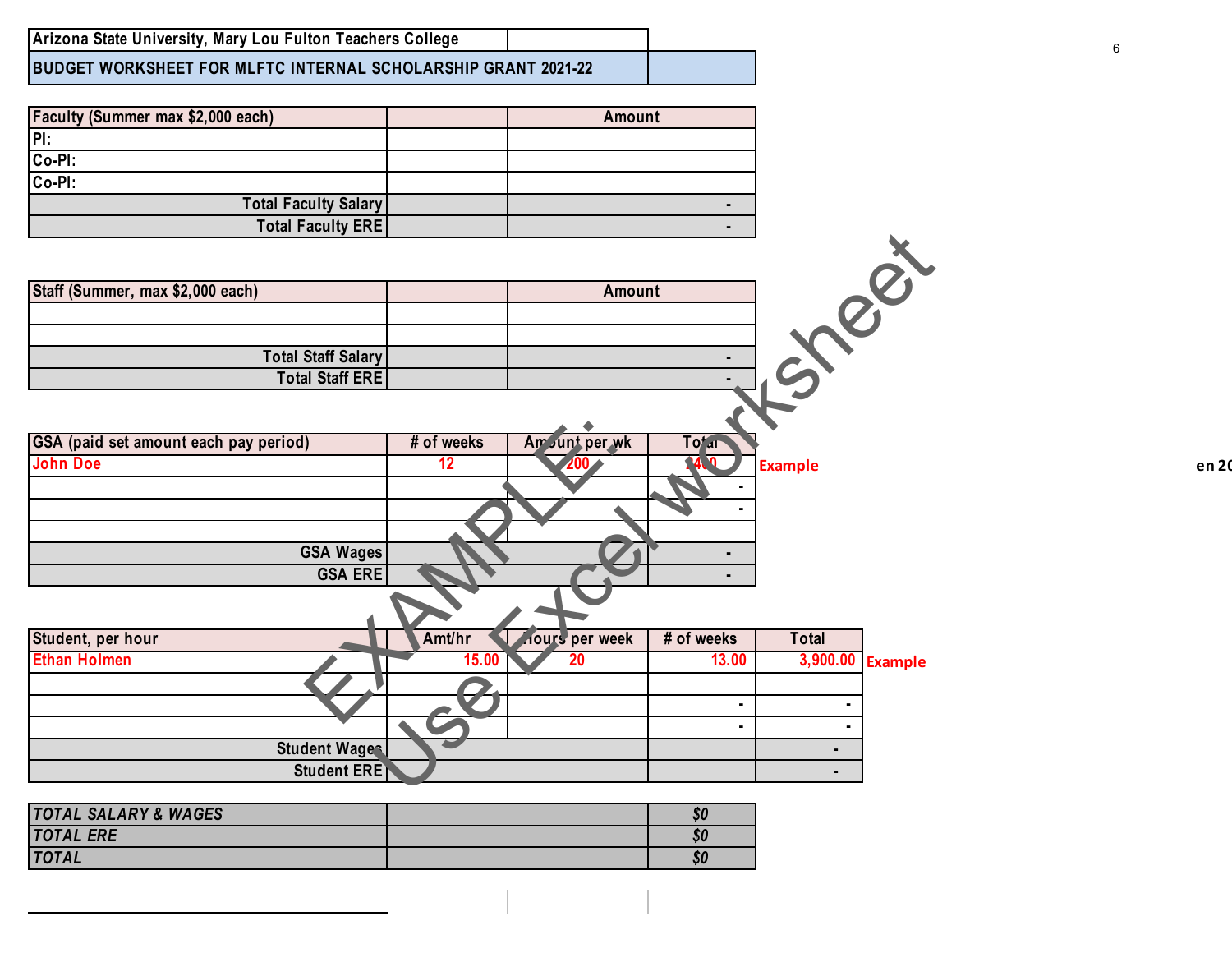| <b>INTERNAL ASU SERVICE CHARGES</b>       |     |
|-------------------------------------------|-----|
| <b>Risk Management</b>                    | \$0 |
| Technology Fee                            | \$0 |
| <b>TOTAL INTERNAL ASU SERVICE CHARGES</b> |     |

| <b>Risk Management</b>             | $\overline{60}$ |            | 7 |
|------------------------------------|-----------------|------------|---|
| <b>Technology Fee</b>              | $\sqrt{6}$      |            |   |
| TOTAL INTERNAL ASU SERVICE CHARGES | \$0             |            |   |
|                                    |                 |            |   |
|                                    |                 |            |   |
| OTHER DIRECT COSTS                 |                 |            |   |
| Consultants (<= \$2500)            |                 |            |   |
| Materials & Supplies               |                 |            |   |
| Software                           |                 |            |   |
| <b>Transcription Service</b>       |                 |            |   |
| <b>Travel In-State</b>             |                 |            |   |
| Travel Out-of-State                |                 |            |   |
| Human Subject                      |                 |            |   |
| Participant Costs (<= \$1000)      |                 |            |   |
| Other - Please state               |                 |            |   |
| Other - Please state               |                 | $1.5886 +$ |   |
| Other - Please state               |                 |            |   |
| <b>TOTAL OTHER COSTS</b>           | \$0             |            |   |
|                                    |                 |            |   |
|                                    |                 |            |   |
| <b>GRAND TOTAL</b>                 | \$0             |            |   |
| $\mathcal{C}^{(2)}$                |                 |            |   |
|                                    |                 |            |   |
|                                    |                 |            |   |
|                                    |                 |            |   |
|                                    |                 |            |   |
|                                    |                 |            |   |
|                                    |                 |            |   |
|                                    |                 |            |   |
|                                    |                 |            |   |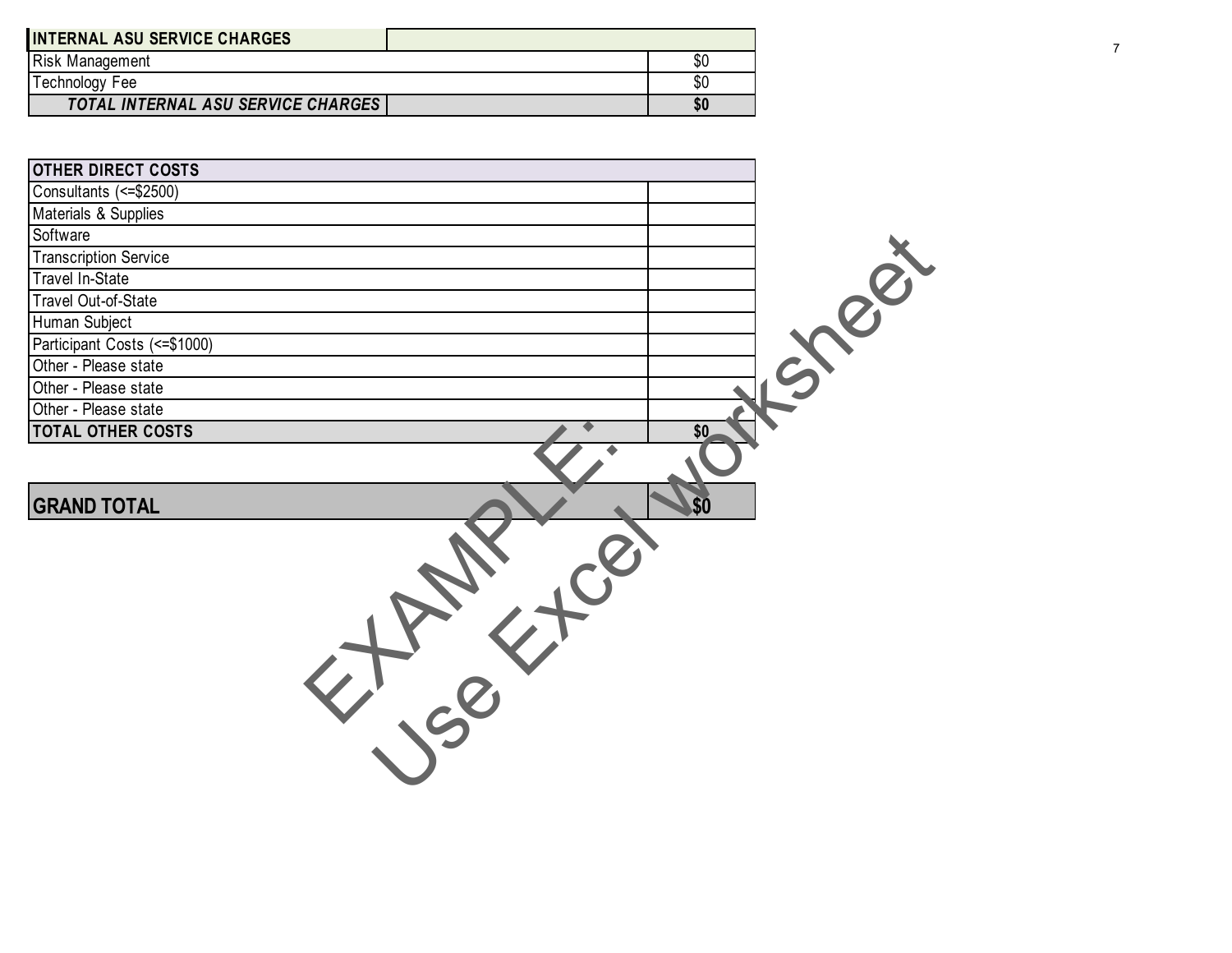

## MLFTC Internal Grant Budget Frequently Asked Questions 2022-23 Grant Cycle

## **1.** What is the timeline for spending my budget?

You have 12 months to expend your grant funds; the final written report must be submitted within four months after funds have been expended (send to [Clarin.Collins@asu.edu\)](mailto:Clarin.Collins@asu.edu). Budgets will be available aligning with the fiscal year calendar (July 1, 2022 - June 30, 2023). Budget extension requests will only be considered by college leadership in extenuating circumstances.

# **2.** What are the different kinds of student workers I can hire to support my grant?

#### a. Hourly student worker

- i. Hourly student workers cannot work more that 50% FTE during the Academic Year, with a rolling average of 25 hours per week.
- ii. Hourly student workers must be posted for a minimum of 3 working days, interviewed, and approved to work before beginning on a project.
- iii. Hourly student workers cannot work as a Research Assistant at the same time.
- iv. Wage placement must be in relation to type of duties performed and in consideration of other student worker wage rates in similar jobs.

Level 1: \$11.50-\$12.65 Duties routine and simple

Level 2: \$12.17-\$13.85 Duties varied moderate degree of responsibility

Level 3: \$12.42-\$16.25 Duties technical and complex high degree of responsibility

Level 4: \$14.14-\$50.00 Duties highly technical significant degree of responsibility

#### b. Graduate Service Assistant

- i. Graduate Service Assistants cannot work more than 50% FTE during the Academic Year (they can be hired to work over winter, spring and summer breaks)
- ii. Graduate Services Assistants are not hired through Kenexa, but do required department approval before hiring.
- iii. Graduate Service Assistants are not hourly employees, so they do not complete time sheets.
- iv. Graduate Service Assistants cannot work as a Research Assistant at the same time.